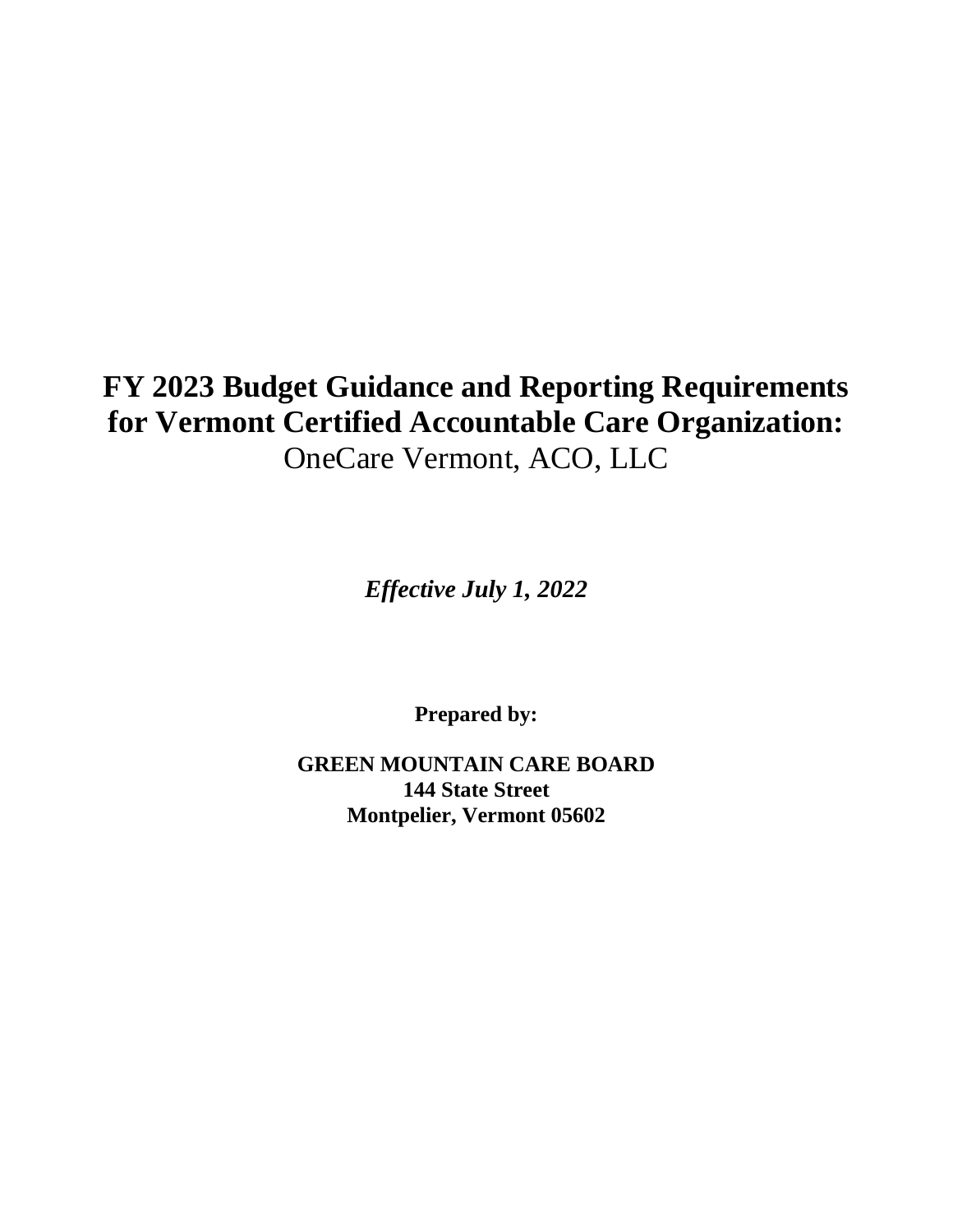# **TABLE OF CONTENTS**

<span id="page-1-0"></span>

| Section 7: ACO Quality, Population Health, Model of Care, and Community Integration 12 |  |
|----------------------------------------------------------------------------------------|--|
|                                                                                        |  |
|                                                                                        |  |
|                                                                                        |  |
|                                                                                        |  |
|                                                                                        |  |
|                                                                                        |  |
|                                                                                        |  |

### <span id="page-1-1"></span>**APPENDICES/Attachments/Reports**

(See FY23 ACO Budget Guidance Workbook and Adaptive Reports)

| Section 1 Attachment A: 2023 OneCare ACO Network                               |                                                                       |  |  |  |  |  |
|--------------------------------------------------------------------------------|-----------------------------------------------------------------------|--|--|--|--|--|
| Section 1 Attachment B: 2023 OneCare ACO Hospital Participation Year Over Year |                                                                       |  |  |  |  |  |
|                                                                                | Appendix 2.1 2023 ACO Provider Organizations List – Electronic Only   |  |  |  |  |  |
|                                                                                | Appendix 2.2 2023 Provider Lists – Electronic Only                    |  |  |  |  |  |
|                                                                                | Appendix 3.1 ACO Scale Target Initiatives and Program Alignment Forms |  |  |  |  |  |
|                                                                                | Appendix 4.1 TCOC Performance by Payer, Total ACO-Wide (2018-2023)    |  |  |  |  |  |
|                                                                                | Appendix 4.2 Projected and Budgeted Trend Rates by Payer Program      |  |  |  |  |  |
|                                                                                | Appendix 5.1 ACO Risk by Payer and by Risk Bearing Entity             |  |  |  |  |  |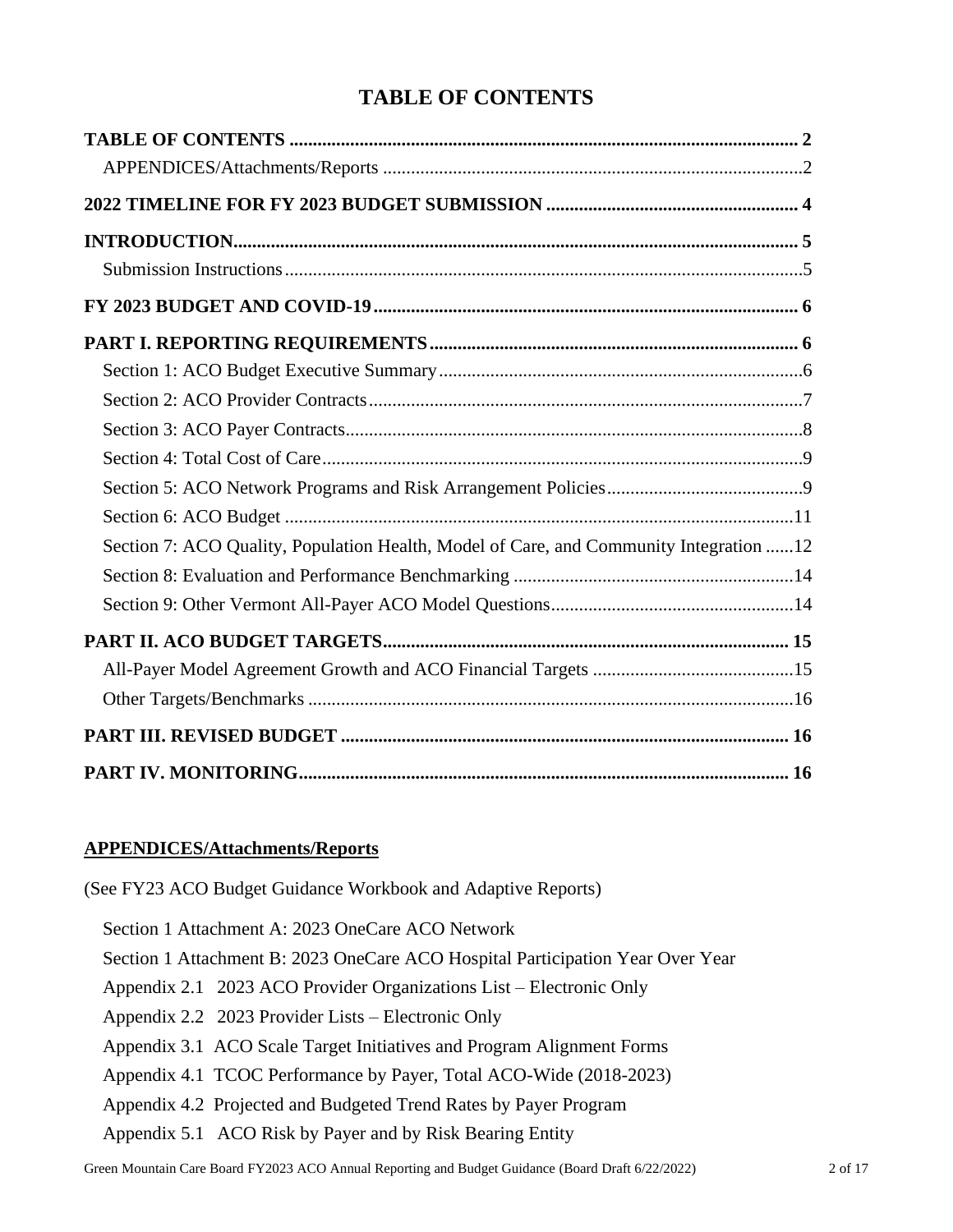- Appendix 5.2 Shared Savings and Losses by Payer, HSA, Primary Care/Risk Bearing Entity
- Adaptive A1 Income Statement
- Adaptive A2 Balance Sheet
- Adaptive A3 Cash Flow

Variance Analysis Report

- Appendix 6.4 Sources and Uses
- Appendix 6.5 Hospital Participation All Hospitals
- Appendix 6.6 IRS Form 990
- Appendix 6.7 ACO Management Compensation
- Appendix 6.8 Population Health Management Expense Breakout
- Appendix 7.1 ACO Clinical Focus Areas
- Appendix 7.2 High Cost Conditions
- Appendix 7.3 Population Health and Payment Reform Details
- Appendix 7.4 Care Coordination
- Appendix 7.5 Care Coordination Payments
- Appendix 9.1 ACO Activities related to the Vermont All-Payer Model ACO Agreement Population Health and Quality Goals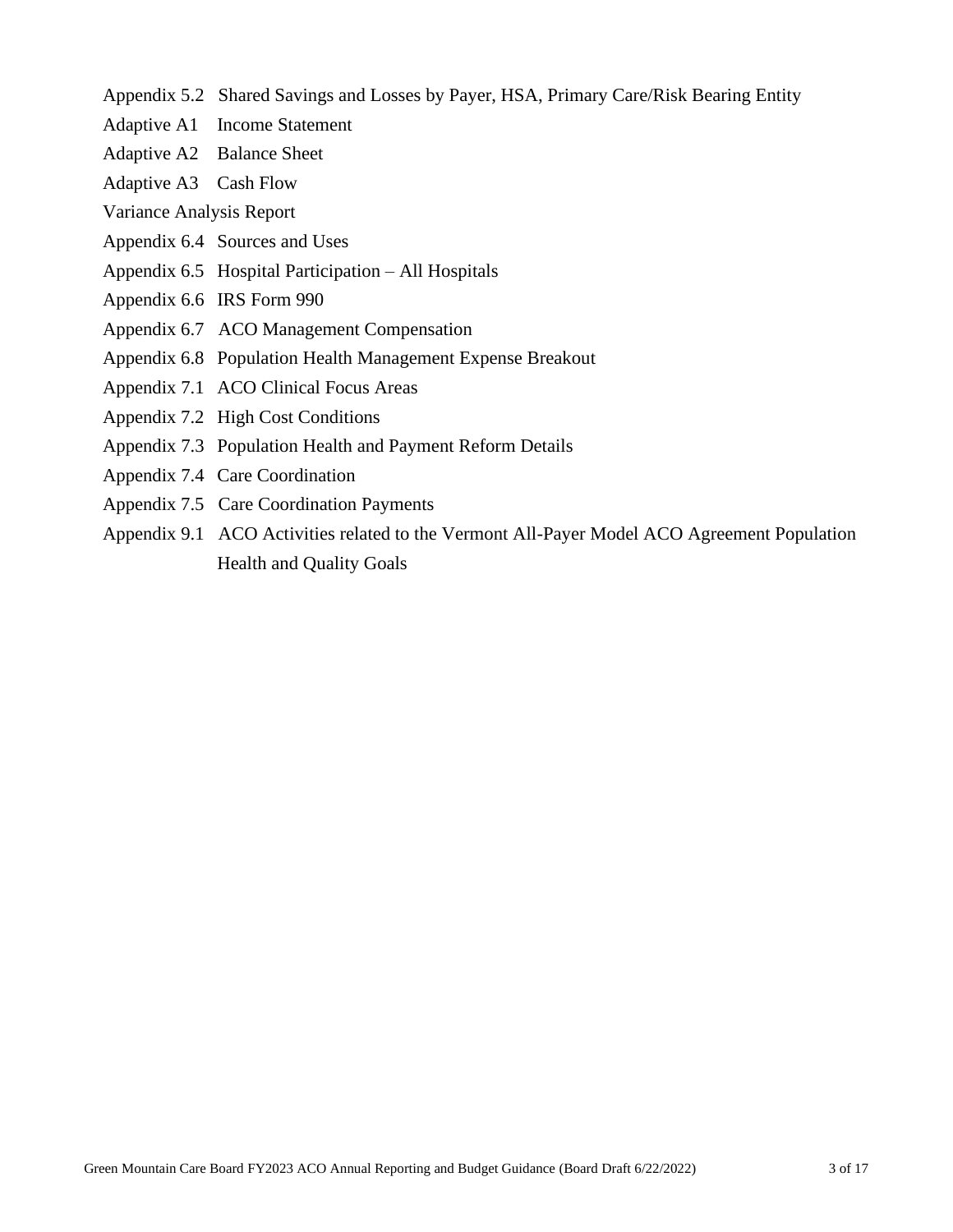### **2022 TIMELINE FOR FY 2023 BUDGET SUBMISSION**

(Subject to change)

<span id="page-3-0"></span>

| <b>Budget Oversight Activity</b>                                                             | <b>Due Date</b>                                          |
|----------------------------------------------------------------------------------------------|----------------------------------------------------------|
| GMCB issues FY 2022 ACO Budget Guidance                                                      | On or before July 1, 2022                                |
| ACO submits FY 2022 Budget to GMCB                                                           | October 1, 2022                                          |
| ACO FY 2022 budget hearing*                                                                  | November 9, 2022                                         |
| ACO/Payer presentation on 2021 Quality and Financial<br>Performance*                         | November 2021 (TBD)                                      |
| GMCB Staff presentation on FY 2022 Budget analysis<br>and recommendations*                   | December 7, 2022                                         |
| Public comment period on ACO budget closes                                                   | December 2021 (TBD)                                      |
| GMCB votes to est. the FY 2022 ACO Budget*                                                   | December 2021 (TBD)                                      |
| GMCB est. the Medicaid Advisory Rate Case                                                    | On or before December 31, 2021                           |
| GMCB issues written Budget order to ACO                                                      | 45 days after Board vote on FY 2023 ACO<br><b>Budget</b> |
| ACO presents on final attribution and revised FY 2023<br>budget after payer contracts final* | May 2022 (TBD)                                           |
| ACO submits materials required for monitoring of FY<br>2023 budget                           | 2022 Ongoing                                             |

\*Asterix notes board meeting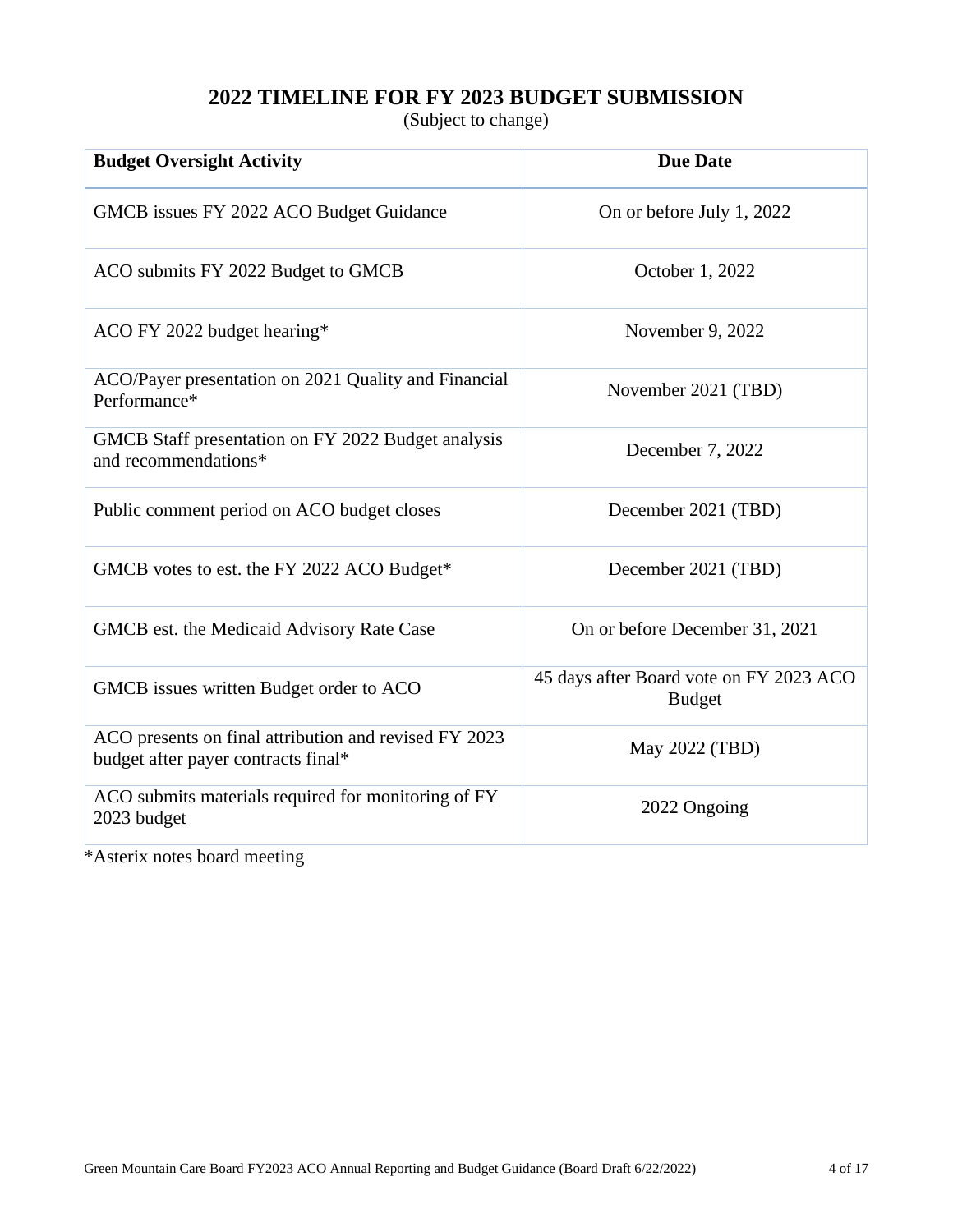### <span id="page-4-0"></span>**INTRODUCTION**

This document, adopted by the Green Mountain Care Board (GMCB) for Budget Year 2023, serves to articulate Accountable Care Organization Budget Guidance and Reporting Requirements to the certified Vermont Accountable Care Organization: **OneCare Vermont Accountable Care Organization, LLC** (OneCare or ACO). *See* 18 V.S.A. § 9382(b); GMCB Rule 5.000.

A certified ACO must maintain its certification in order to receive payments from Vermont Medicaid or a commercial insurer. The GMCB will verify a certified ACO's continued eligibility for certification concurrently with its proposed budget. *See* 18 V.S.A. § 9382(a); GMCB Rule 5.000, § 5.305. Certification eligibility guidance will be sent to the ACO under separate cover.

Along with its budget submission, the ACO must submit Verifications Under Oath (forms included with the guidance) signed by the ACO's chief executive, the ACO's primary financial officer, and the head of the ACO's governing body. *See* 18 V.S.A. § 9374(i).

In accordance with 18 V.S.A. § 9382(b)(3)(A) and GMCB Rule 5.000, §§ 5.105, 5.404(b), the Office of the Health Care Advocate (HCA), which represents the interests of Vermont health care consumers, must receive ACO budget filings and other materials and will participate in the budget review process, including hearings. It is the responsibility of the ACO to ensure the HCA receives all materials pertaining to the budget.

If the ACO believes materials it provides to the GMCB during this process are exempt from public inspection and copying, the ACO must submit a written request asking the GMCB to treat the materials accordingly. The written request must specifically identify the materials the ACO claims are exempt from disclosure under 1 V.S.A. § 317(c); provide a detailed explanation citing appropriate legal authority to support the claim; and comply with all other requirements set forth in GMCB Rule 5.000, § 5.106(c). The information for which the ACO seeks confidential treatment must be submitted in an email with "Confidential" in the subject line. The document itself must include the word "Confidential" in the file name (if electronic) and on the face of the document, in a conspicuous location. The ACO must also submit a redacted version of any document, with the information that the ACO believes is confidential redacted so that the document may be posted publicly by GMCB. The GMCB recommends that the ACO submit the confidentiality request at the same time it submits the materials it considers confidential (or at least notify the GMCB of the confidential nature of the documents), but in any event, the written request must be submitted to the GMCB no later than three (3) days after the potentially confidential information is submitted to the GMCB. The HCA must be copied on all confidentiality requests and related submissions.

The HCA is bound to respect the GMCB's confidentiality designations and treat the submitted materials as confidential pending the GMCB's final decision on the request. *See* 18 V.S.A. § 9382(b)(3)(B); Rule 5.000, § 5.106(e)-(g).

During the budget review process the ACO must be prepared to answer all questions and demonstrate and explain how it arrives at each piece of information in its submission.

#### <span id="page-4-1"></span>**Submission Instructions**

1. The ACO must be prepared to submit hard copies (published into binders) of the narrative responses and appendices formatted for printing. If an appendix or attachment cannot be formatted for printing, please indicate that it is "electronic-only." The GMCB will indicate the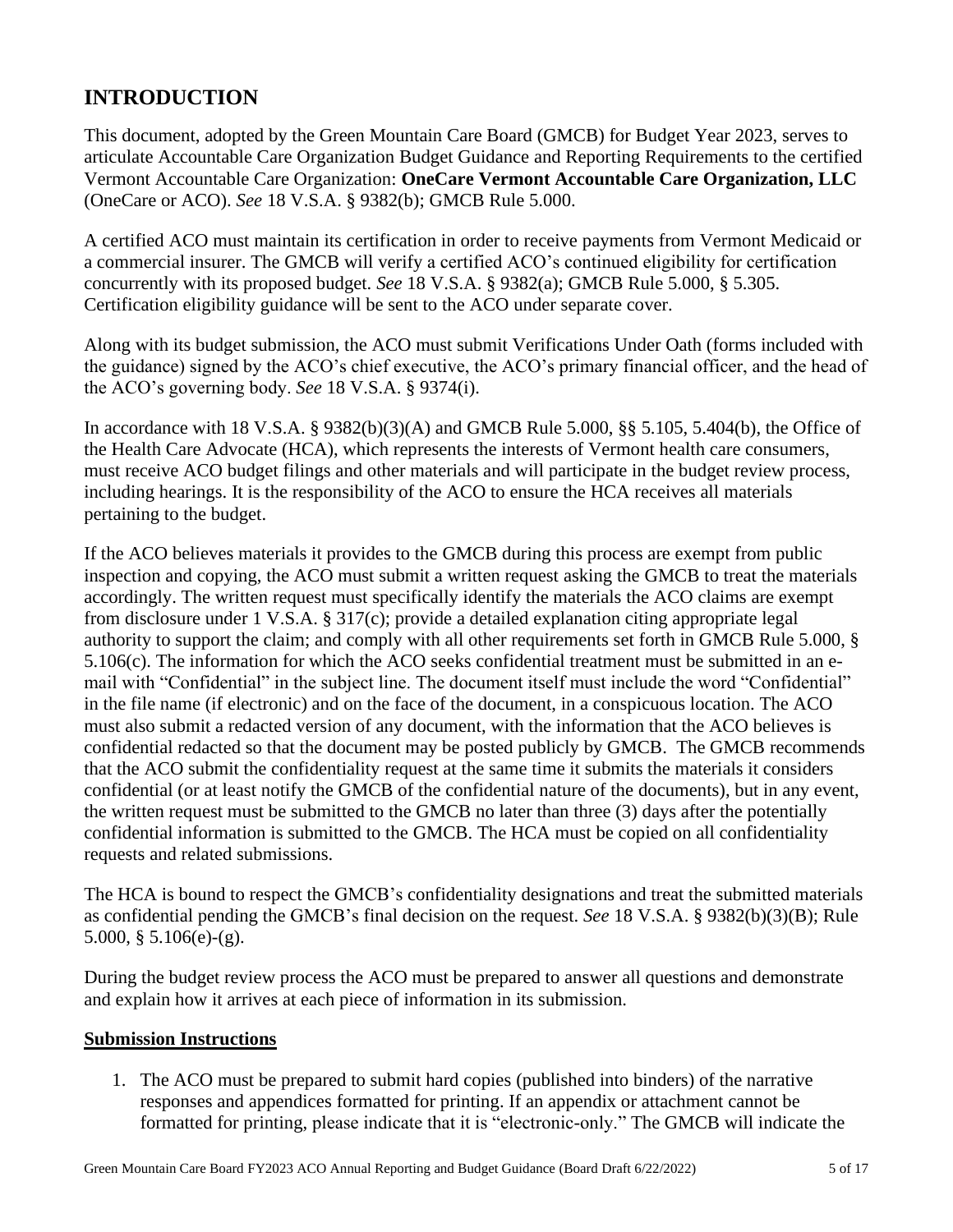number of binders needed at least 30 days in advance of the submission deadline. For FY22, the number was fifteen (15).

- 2. All electronic documents must be machine-readable and submitted with the following naming convention: **OCV\_FY23-Budget\_[name-of-document-with-dashes]\_Sent-MM-DD-YYYY**.
	- a. Documents must be submitted as individual, discrete files e.g., do not merge policies, contracts, or other source documents.
	- b. Documents must be paginated, and pagination of the electronic submission must match the printed submission.
- 3. Word counts: The GMCB is introducing word count guidelines into the FY23 Guidance. Word counts will not be enforced but are intended to guide concise responses that convey the essential information.
- 4. Responses may be provided in formats other than narrative (e.g., table, figure, etc.) if the respondent believes it is the clearest way to convey the information requested. Please describe and interpret any graphs or charts.
- 5. If the ACO identifies line items or column headers in Excel workbooks that need to be adjusted, they may do so with written permission from GMCB staff. Please add explanatory notes to Excel sheets as needed. Adaptive Sheets can only be modified by GMCB staff.
- 6. If the ACO believes they have answered a question in the response of a different question, it is acceptable to make reference to that question/response in whole or in part to reduce repetition.
- 7. Please see the "Introduction" paragraphs above for detailed instructions on submitting information the ACO believes to be confidential. Reminders:
	- a. The ACO must request confidentiality for any material it believes to be exempt from public inspection.
	- b. When making a request, "Confidential" must be in the subject line of the email, the document name, and on the face of the document or in the header.
	- c. Both the Confidential and Redacted versions must be submitted at the same time.

# <span id="page-5-0"></span>**FY 2023 BUDGET AND COVID-19**

The GMCB recognizes that the COVID-19 public health emergency has posed significant challenges for Vermont's health care providers since March 2020. In its role as an ACO managing network participants to achieve cost and quality goals, the GMCB recognizes that COVID-19 has created challenges related to developing estimates based on utilization and other prospective factors, and that OneCare has had to adjust ACO operations and implementation of programs and planning for the future. In answering all questions below, where applicable, please note when changes over prior years are related to COVID-19 and how (e.g., new or uncertain trends in utilization), or whether changes are in response to other factors (e.g., changes in attributed population, efficiency gains, etc.), to help the Board understand any inputs, recognizing the uncertainty around these assumptions.

# <span id="page-5-1"></span>**PART I. REPORTING REQUIREMENTS**

### <span id="page-5-2"></span>**Section 1: ACO Budget Executive Summary**

- 1. Provide brief narratives to summarize the components of the budget submission and describe the ACO's vision for the coming budget year. Include key assumptions and limitations of the budget, including: *(Word Count 2,000)*
	- a. An update on the goals and strategies of the current organization-wide strategic plan and future strategic planning process;
	- b. Total projected attributed lives and projected attribution by payer program;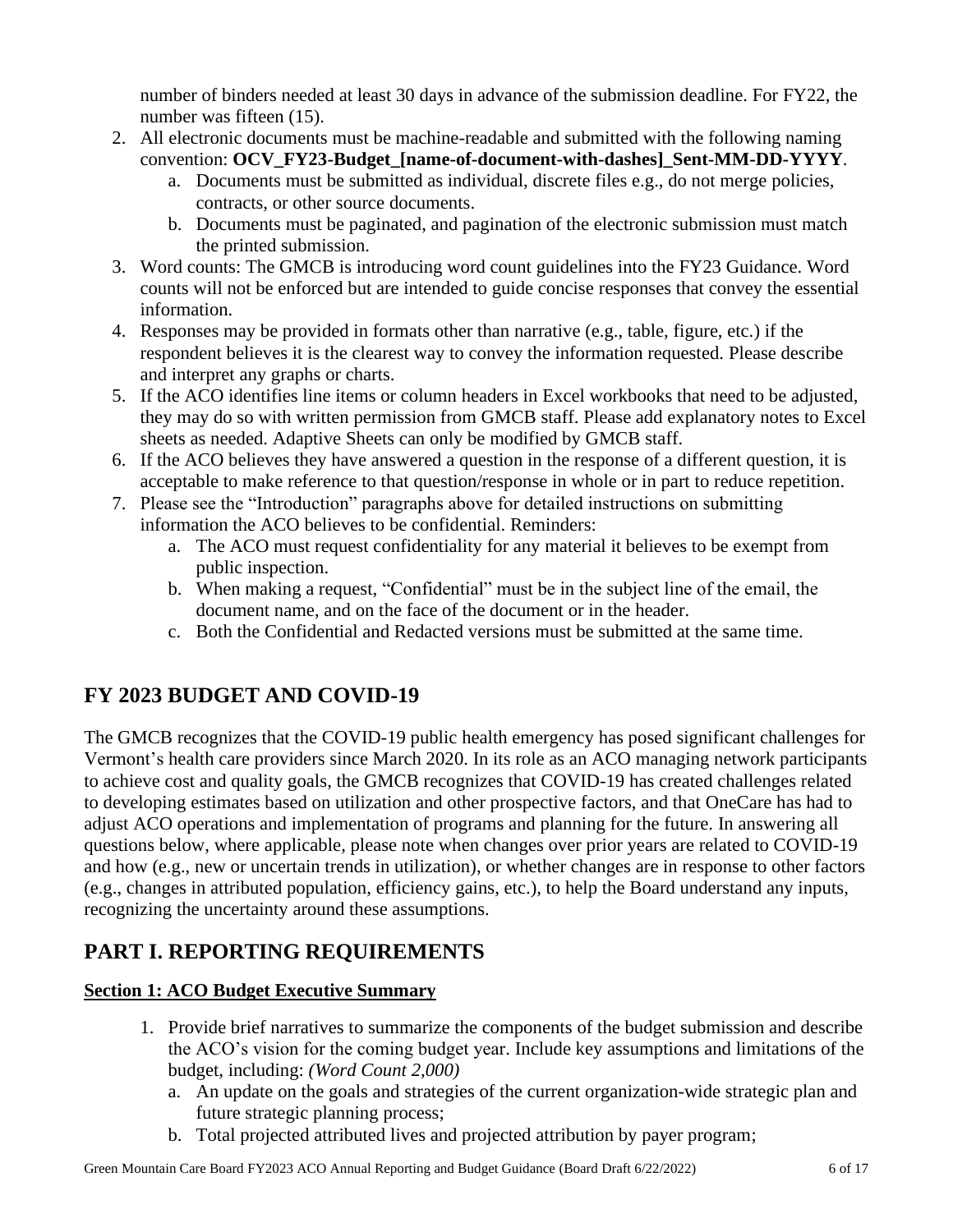- c. Summary of the Full Accountability Budget (Non-GAAP);
- d. Summary of the Entity-Level Budget (GAAP);
- e. Summary of changes to ACO Network Programs, Population Health Programs, and Care Model; and
- f. Summary of lessons learned through evaluation and future evaluation plans. Include a summary of ACO benchmarking results to date.
- 2. Provide Section 1 Attachments A and B.
	- a. Attachment A: 2023 OneCare ACO Network
	- b. Attachment B: 2023 OneCare ACO Hospital Participation Year Over Year

#### <span id="page-6-0"></span>**Section 2: ACO Provider Contracts**

- 3. Submit Appendix 2.1, **2023 ACO Organizations List** and **Appendix 2.2, 2023 ACO Provider List** as soon as they are final and no later than October 15, 2022.1 Additionally, complete the following summary tables in the Excel Workbook:
	- a. 2.2.1 Count of Individual Practitioners Contracted with the ACO
	- b. 2.2.2 Count of Entities by Contract Types
	- c. 2.2.3 Count of Entities by Organization Type
- 4. Submit copies of each type of **provider contract, agreement, and addendum** for 2023 (i.e. risk contracts, non-risk contracts, collaboration agreements, and memoranda of understanding).
- 5. Provide an update on the **FY23 Network Development Strategy** (submitted 4/28/22). In your response, discuss any new provider programs or pilots and progress on 2023 provider network goals, challenges, and opportunities. *(Word Count 500)*
- 6. Quantify the number and type of providers that have dropped out of the network 2021-2023 (prior, current, and budget years) and to the best of your knowledge, their reasons for exiting.

|                         | # Departing Organizations |      |      |  |  |  |
|-------------------------|---------------------------|------|------|--|--|--|
| <b>Departure Reason</b> | 2021                      | 2022 | 2023 |  |  |  |
|                         |                           |      |      |  |  |  |
|                         |                           |      |      |  |  |  |

- 7. Describe changes to the base Provider Agreements for 2023, if any. Discuss any differences in the base agreement by provider type where applicable. (*Word Count 500*)
	- a. In your response, compare the 2022 Program of Payments to 2023 (Reference Attachment Provider Agreements and Addenda Provider Agreement Performance Year Program of Payments, Participant and Preferred Providers).

Green Mountain Care Board FY2023 ACO Annual Reporting and Budget Guidance (Board Draft 6/22/2022) 7 of 17

<sup>&</sup>lt;sup>1</sup> The ACO Provider List is due to CMS on September 30. Preparing the list for the GMCB customized format required an extension in previous years, so GMCB is allowing the extension upfront for the FY23 Budget.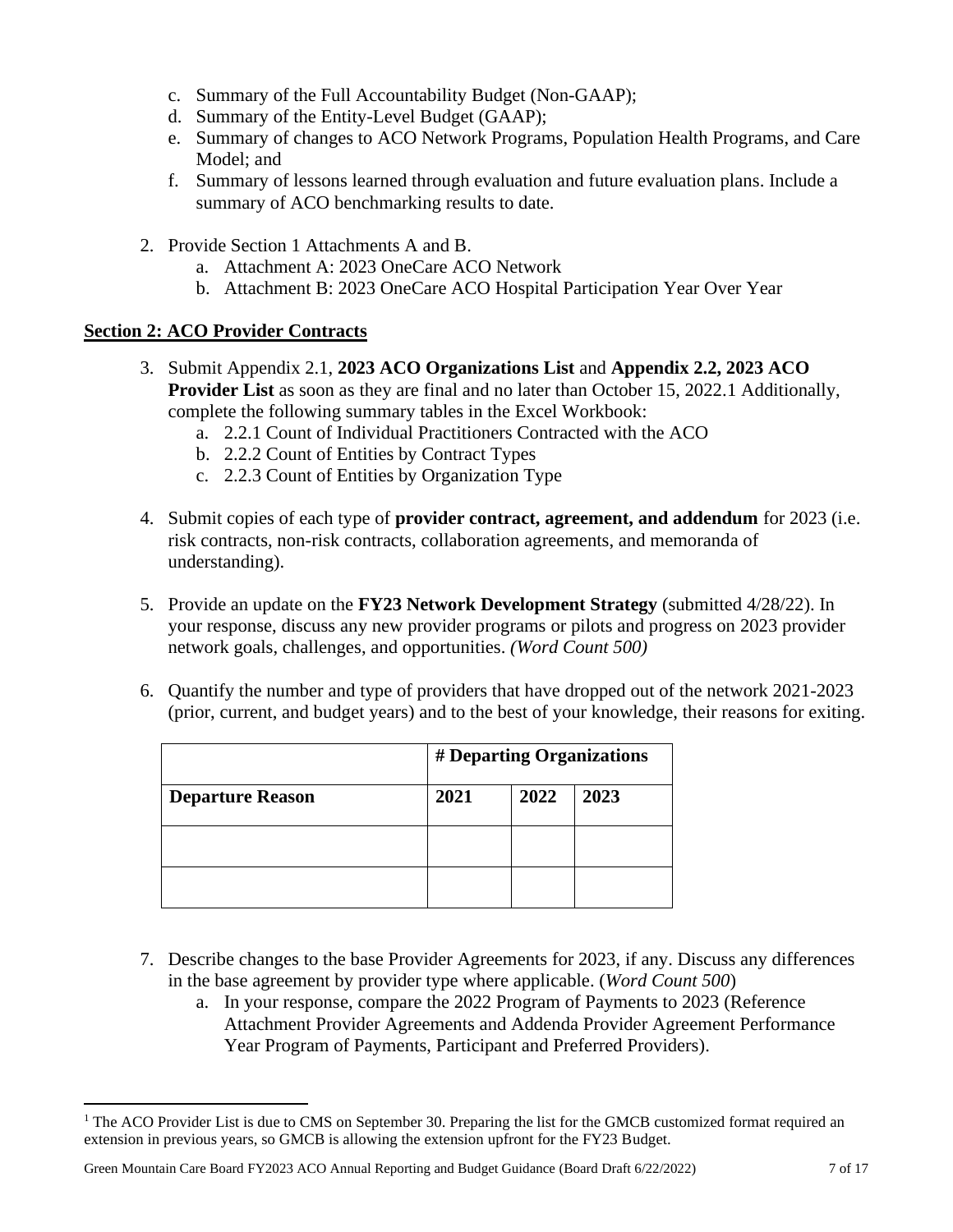#### <span id="page-7-0"></span>**Section 3: ACO Payer Contracts**

- 1. Complete **Appendix 3.1, ACO Scale Target Initiatives and Program Alignment Forms** and **submit copies of each 2023 payer program contract**, within ten (10) days of execution.
	- a. An **ACO Scale Target Initiative and Program Alignment Form** must be completed for EACH sub-group within a payer contract (i.e., risk/non-risk programs under the same contract).
- 2. Explain changes made to your portfolio of payer programs for the proposed budget year using the below table and relevant narrative as described below. For new and continuing payer programs discussion of anticipated changes should include changes to specific groups covered under payer contracts such as the traditional and expanded Medicaid cohort, QHP, insured, or self-insured groups within commercial contracts. **If payer contracts are not finalized by the date of the budget submission, please respond as completely as possible to the applicable questions. Contracts must be submitted within 10 days of execution and the GMCB may request an update on the status of contract negotiation at any time.** *(Word Count: 500)*

| <b>Payer Program</b> | Program Start Year   Anticipated | Changes? | Scale Qualifying? |
|----------------------|----------------------------------|----------|-------------------|
|                      |                                  |          |                   |
|                      |                                  |          |                   |

a. For any new payer program in 2023, describe the anticipated size and scope of the program and the impact on the budget model.

- b. For continuing payer programs that have Anticipated Changes, explain the anticipated changes and the overall impact on the budget.
- c. For any terminated payer programs, please explain.
- d. Discuss payer contracting goals, strategies, opportunities, and limitations for creating and maintaining Scale Qualifying lives.
- e. For any payer programs or groups covered by payer programs that do not generate attribution qualifying for All Payer Model scale targets (not Scale Qualifying), explain the rationale for entering the program and its overall impact on the budget model.
- 3. Report the following information on the ACO's budgeted and target fixed prospective payment arrangements for 2023 and beyond, consistent with the template in the ACO Reporting Manual: (*Word Count:750)*
	- a. Budgeted and Target Total Fixed Payment (FPP+CPR) as a percent of Expected Total Cost of Care, by payer program for 2023-2026. Total Fixed Payments include both reconciled and unreconciled fixed payment arrangements. Include the numerator and the denominator for the Budget Year 2023. Indicate if targets are for reconciled or unreconciled fixed payments, or unreconciled fixed payments only.
	- b. The ACO's strategy for achieving the targets, by payer, with timelines, clear goals, and milestones. Discuss barriers, limitations, or other factors, by payer.
- 4. Provide an update on OneCare's work to develop scale target qualifying programs with Medicare Advantage plans operating in Vermont, with a special focus on Vermont-based plans offered by BCBSVT and UVMMC-MVP. *(Word Count: 300)*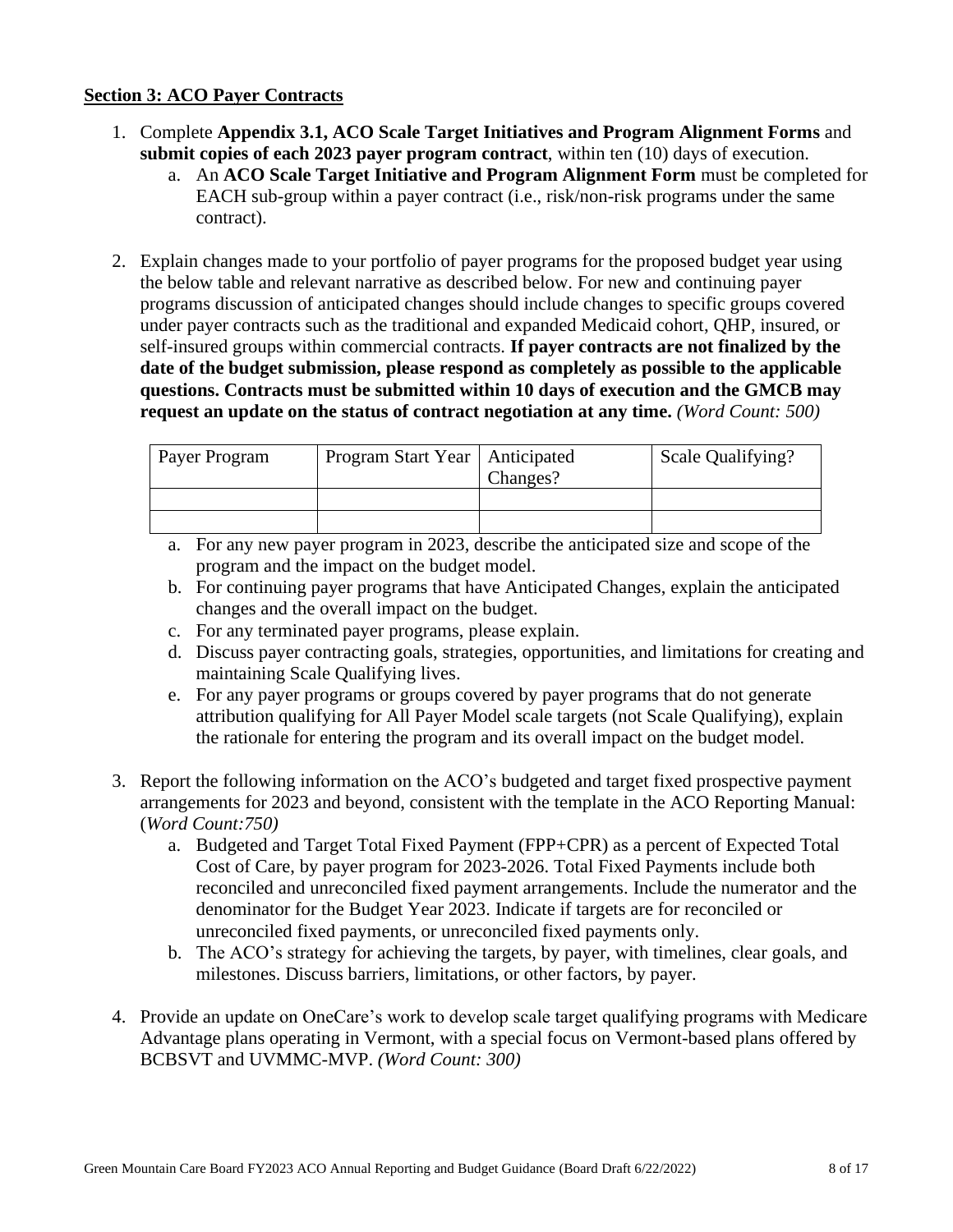#### <span id="page-8-0"></span>**Section 4: Total Cost of Care**

- 1. Complete **Appendix 4.1 TCOC Performance by Payer, Total ACO-Wide (2018-2023)**. Instructions:
	- a. Verify actuals for past years 2018-2020.
	- b. Provide projections for the current and prior year (2021-2022) and the timeline for when actuals will be available.
	- c. For the budget year (2023), provide expected TCOC.
- 2. Discuss drivers and assumptions for Total Cost of Care targets and results by payer program. *(Word Count: 800)*
	- a. Explain the drivers of expected vs. actual Total Cost of Care results by payer program and discuss any significant trends over time.
	- b. Discuss assumptions for projections and budget figures (e.g., based on historical seasonal spend plus a particular rate of growth, etc.). Describe all adjustment factors used for calculating the settlement result (e.g., risk sharing, other fees, etc.).
- 3. Complete **Appendix 4.2, Projected and Budgeted Trend Rates, by Payer Program**, and explain the following, refer to "Part II. ACO Budget Targets" of this guidance in your explanation: (*Word Count:1,000)*
	- a. All underlying assumptions for these trend rates (Appendix 4.3, Column D) including those related to changes in utilization, service mix, unit cost etc., noting any significant deviations from prior year. For programs subject to rate review by the GMCB, the 2023 benchmark trend rates must be consistent with the ACO-attributed population and the GMCB approved rate filings, if any. See Other Targets/Benchmarks section below (p.16).
	- b. For each program, contrast the budgeted growth rate (Appendix 4.3, Column D) with the expected growth trend for the ACO (Appendix 4.3, Column G). Include analysis for reasons why the ACO's performance differs from the trend rates used in the budget.
	- c. Recognizing that COVID-19 has resulted in unexpected utilization trends that could continue into 2023, what assumptions are you making around fluctuating utilization estimates, or any other factors that could result in material changes to these budgeted figures and what is the anticipated impact to the proposed budget? Include a description of how you approach calculating the base experience (Appendix 4.3, Column C).
	- d. How these growth rates and targets support the All-Payer Model goal to manage overall health care cost growth to be in line with that of the Vermont economy.

#### <span id="page-8-1"></span>**Section 5: ACO Network Programs and Risk Arrangement Policies**

- 1. Describe provider payment strategies, methodologies, and rationale. Reference relevant contract terms or policies. Include in your response, which provider types are eligible for which types of payments? Why? *(Word Count: 500)*
	- a. Participant vs. Preferred Providers
	- b. Risk-bearing participants
	- c. Primary care
	- d. Specialty care
	- e. Continuum of care (i.e., HHH, DAs, SNFs)
- 2. Discuss ACO program goals, strategies, opportunities, and limitations for the following: *(Word Count: 1,000)*
	- a. The ACO's strategy for increasing the opportunity for upside/downside risk;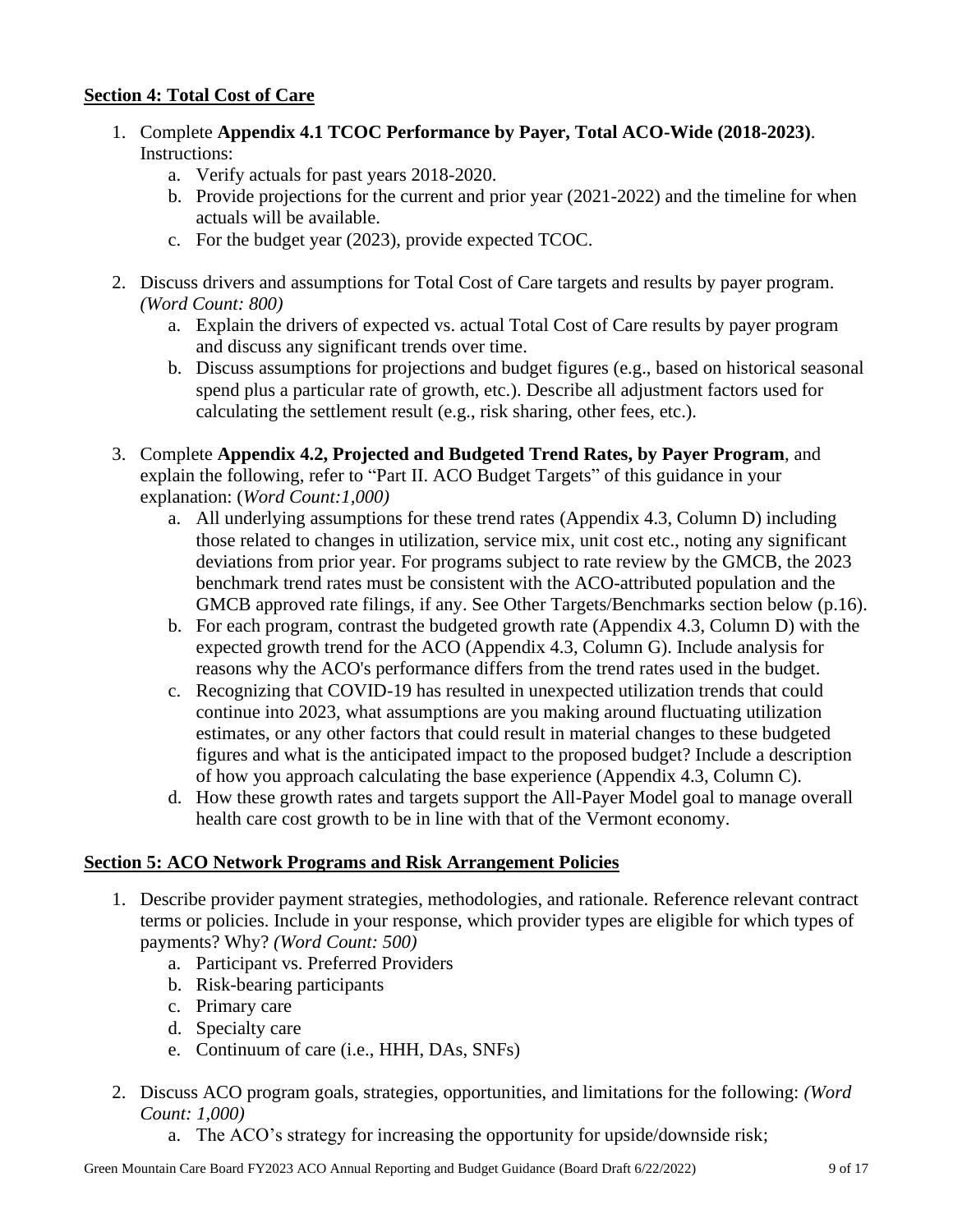- b. The ACO's strategy for better aligning provider risk with ACO risk;
- c. Strengthening primary care;
- d. Reducing administrative burden;
- e. Expanding Fixed Prospective Payment arrangements; and
- f. Expanding payer program participation across the network.
- 3. Complete **Appendix 5.1, ACO Risk by Payer and by Risk Bearing Entity** for the budget year.
	- a. Describe the ACO's risk model. How is risk delegated and how does the risk delegation support the goals of the ACO? Include discussion of any significant changes over the prior year and the rationale for such changes. *(Word Count: 500)*
- 4. Explain how the ACO would manage the financial liability for the risk included in the ACOs payer program agreements for the proposed budget year should the ACO's losses equal 100% of maximum downside exposure. In doing so, please discuss the following: *(Word Count: 500)*
	- a. If any risk is retained by the ACO or the founders, what is this risk associated with, and how much, and how is this obligation funded (reserves, collateral, other liquid security, reinsurance, payer withholds, commitment to pay at settlement, etc.)?
	- b. Does the ACO intend to purchase any third-party risk protection? If so:
		- i. Explain the nature of the arrangement.
		- ii. How does the anticipated protection compare to prior years?
		- iii. How much of the downside risk would be covered?
		- iv. Which programs would have this protection?
	- c. If applicable, explain the nature and magnitude of any solvency or financial guarantee requirements imposed through payer contract arrangements and how the ACO aims to satisfy those requirements.
	- d. Explain any other risk management strategies or arrangements that affect either aggregate ACO risk or individual provider risk.
- 5. Complete **Appendix 5.2, Shared Savings and Losses by Payer, HSA, Primary Care/Risk Bearing Entity**, and describe the actual or expected distribution of earned shared savings or losses, in the prior year (2021), in the current year (2022) and in the proposed budget year (2023), noting any significant changes in methodology or practice over time. *(Word Count: 250)*
- 6. Discuss the ACO's Total Cost of Care accountability strategy at the HSA level. *(Word Count: 500)*
	- a. How is the ACO using TCOC and quality data at the local HSA level to identify highvalue and low-value care? Specifically, how is the ACO helping hospitals and other community providers to reduce avoidable utilization, low-value care, and lower their TCOC at the local HSA level? Cite specific examples and where possible, quantify the ACO's direct impact on reducing avoidable utilization and/or low-value care and lowering TCOC in specific HSAs.
	- b. Discuss the extent to which providers have control over the risk for which they are responsible. Describe how the ACO's TCOC accountability strategy allows providers to benefit from their ability to provide high-value care (low-cost, high-quality) and impact TCOC growth.
- 7. Provide any further documentation (i.e., policies) for the ACO's management of financial risk.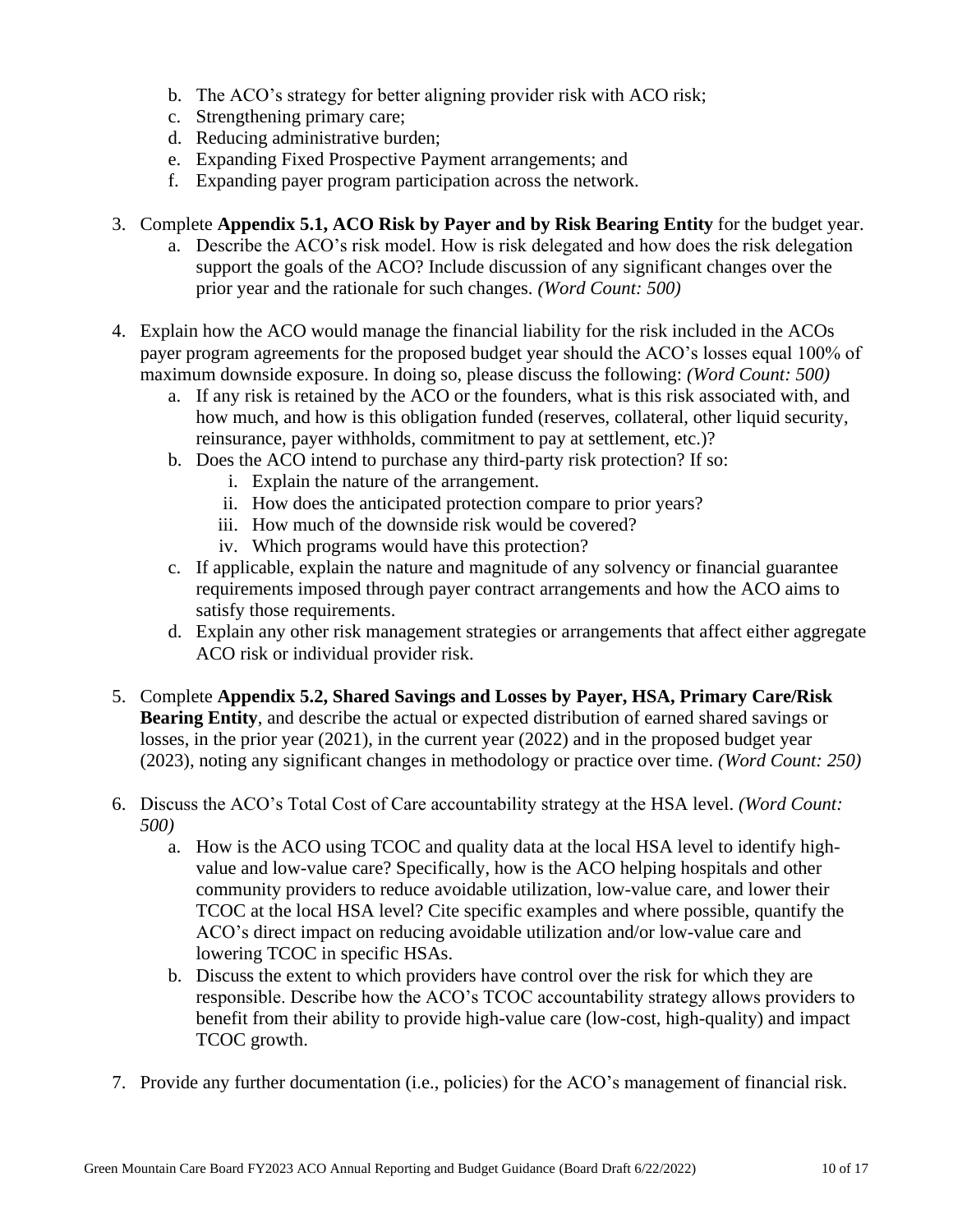#### <span id="page-10-0"></span>**Section 6: ACO Budget**

- 1. Complete the GMCB financial statements **A1, A2, and A3 (Income Statement, Balance Sheet, Cash Flow) in the Adaptive Database**.
- 2. Complete **Appendix 6.4, Sources and Uses** in the Budget Guidance Workbook (Excel).
- 3. For Questions 4-7, complete the **Variance Analysis Report** through the **Adaptive Database**.
- 4. Revenues: Explain any line-item variations greater than 10% evident on your budgeted income statement as compared to prior year projected actuals and prior year revised budget. Please also explain: *(Word Count: 500)*
	- a. Any significant risks associated with the budgeted revenue sources. If substantial risk exists, explain how the ACO would respond.
	- b. Budgeted contracted payer contributions to the ACO as well as any significant changes from the prior year.
	- c. Budgeted provider contributions to the ACO as well as any significant changes from the prior year.
	- d. Budgeted governmental/public contributions as well as any significant changes from the prior year.
- 5. Expenditures: Explain any line-item variations greater than 10% and \$100,000 evident on your budgeted income statement as compared to prior year projected actuals and prior year revised budget. Please also explain: *(Word Count: 600)*
	- a. Any significant changes to the population health programs and/or care model, including temporary or permanent changes due to COVID-19, and the budgeted impact on expenses.
	- b. How this budget is affected by any significant changes to clinical and quality priorities for the year.
	- c. Any changes, including significant new investments to the ACO's infrastructure and the budgeted impact on expenses.
	- d. If applicable, how Delivery System Reform funds are being utilized in the proposed budget.
	- e. Whether and how this budget supports the maintenance or improvement of the ACO's health information technology system and the drivers of these investments (provider feedback, payer contract etc.).
- 6. Balance Sheet: Explain any variations greater than 10% and \$100,000 evident on your budgeted balance sheet as compared to prior year projected actuals and prior year budget and provide an analysis of the ACO's solvency, providing metrics that you use and noting any areas of concern. *(Word Count: 200)*
- 7. Cash Flow: Explain any variations greater than 10% and \$100,000 evident on your budgeted cash flow statement as compared to prior year projected actuals and prior year budget and provide an analysis of the ACO's current cash position, as well as expectations for the upcoming budget year, noting any potential timing challenges. Please explain the use of, or access to, any revolving debt (including maximum allowable draw) or other debt used to mitigate cash flow challenges. *(Word Count: 200)*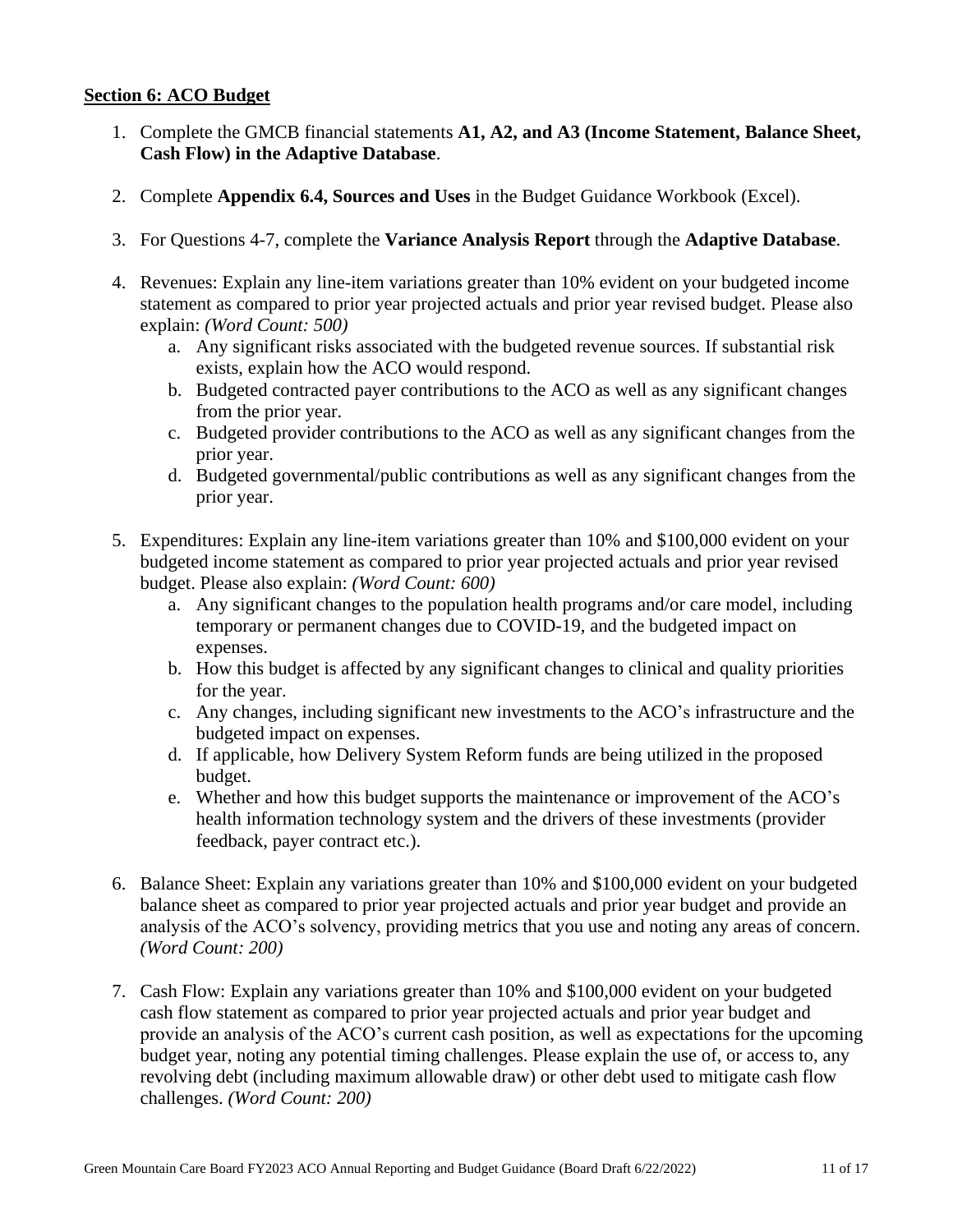- 8. If the proposed budget includes a gain or a loss, please provide a rationale. Otherwise explain how you arrived at a break-even budget (surplus to reserves, etc.). *(Word Count: 200)*
	- a. Discuss any prior or current year surplus or losses and their intended use and how they were earned. How does non-profit status affect treatment of reserves?
- 9. Complete Appendix **6.5, Hospital ACO Participation-All Hospitals** for the proposed budget year.
- 10. Submit the ACO's most recent (2021) **IRS Form 990 (Appendix 6.6)**.
- 11. Complete **Appendix 6.7, ACO Management Compensation** (projected for the current year, 2022) with the following:
	- a. A list of all the ACO's current officers, directors and trustees, regardless of whether any compensation was paid to such individuals.
	- b. List all positions with gross compensation (the equivalent of Box 5 on a W-2 and any other compensation as reported on IRS Form 990) greater than or equal to \$150,000.
	- c. List all leadership positions (VP, all C-Suite, including Chief Compliance Officer) with gross compensation (the equivalent of Box 5 on a W-2 and any other compensation as reported on IRS Form 990) greater than \$100,000.
- 12. Complete **Appendix 6.8, Population Health Management Expense Breakout**.
	- a. Identify bonus payments where the ACO will budget the dollar amount, but not the actual distribution across provider types.
	- b. Identify blank cells where provider types are ineligible for payments.
- 13. Please provide details for any expected capital expenditures over the next three years. *(Word Count: 200)*

#### <span id="page-11-0"></span>**Section 7: ACO Quality, Population Health, Model of Care, and Community Integration**

- 1. *Model of Care*. Please briefly explain progress to date on implementing the Model of Care, including significant changes made during the current year. Include what changes will be anticipated for the proposed budget year, and describe any lessons learned and the rationale for the(se) change(s). (*See* § 5.403(a)(11); § 5.403(a)(16)) In doing so, please discuss the following: *(Word Count 2,500)*
	- a. Any elements of the care model that OneCare has either eliminated or scaled up for FY23 including rationale for changes;
		- Any areas in which OneCare would like to put more resources if available;
	- b. All goals or objectives in PY22 related to the model of care and the status of the achievement of those goals;
	- c. All goals or objectives associated with the model of care for the proposed budget year and the strategy for their achievement;
	- d. How the ACO intends to measure progress for the proposed budget year, including any quantitative measures, reporting, and analysis; and
	- e. The ACO's role in implementing this model of care as compared to other relevant stakeholders, including how the ACO collaborates with the Blueprint for Health and continues to ensure non-redundant services and investments, that are in coordination with, and not in contradiction to, state objectives (e.g. All Payer Model, Department of Mental Health's Ten Year Plan, State Health Improvement Plan).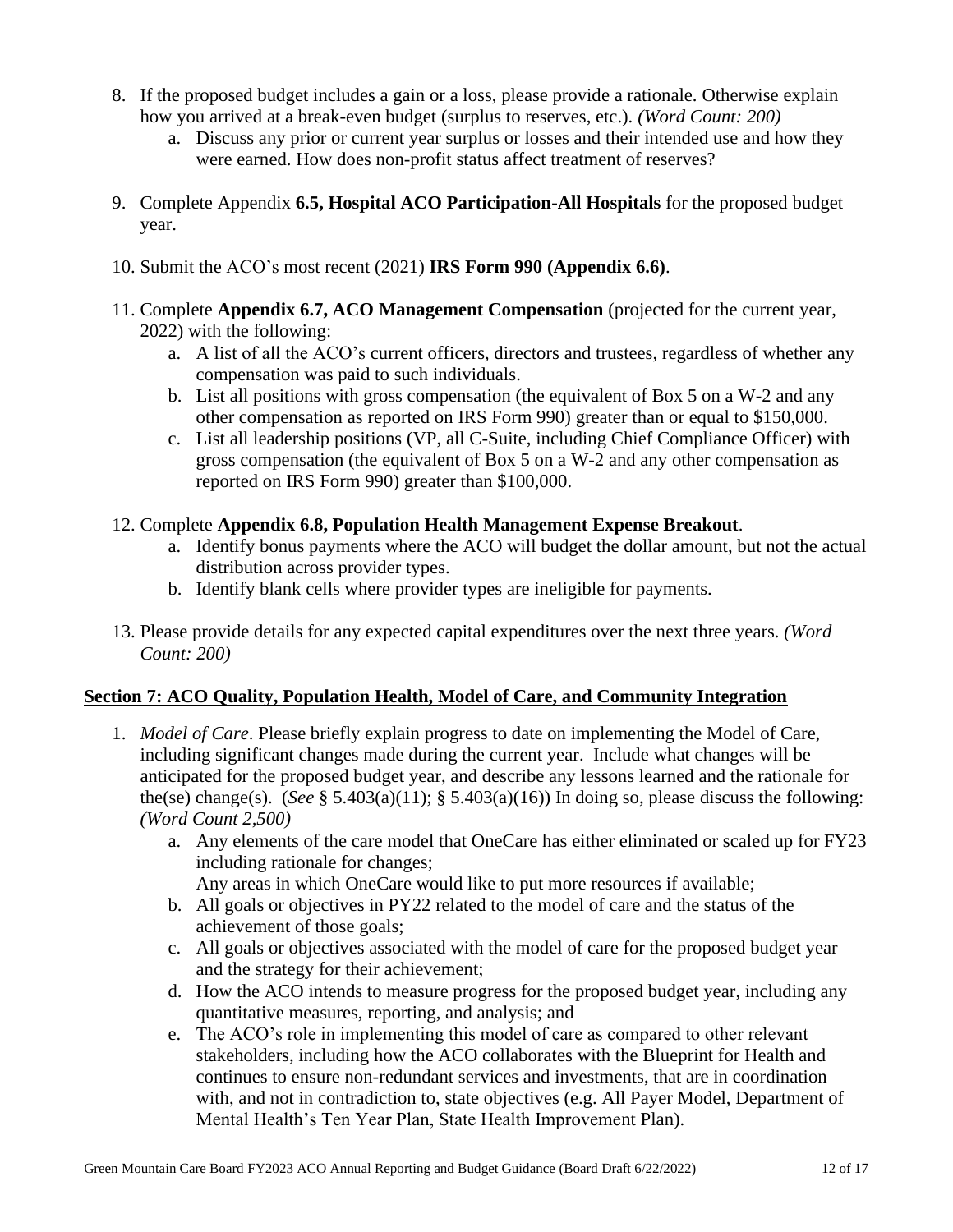Additionally, please address the following:

- f. An overview of your risk stratification methodology, and rationale for its selection/continued use;
- g. Consistencies and inconsistencies of care delivery and care coordination across HSAs;
- h. Whether and how social determinant of health-related data is collected and how it is incorporated into the model of care;
- i. How health equity is being addressed in the model of care.
- 2. *Clinical Focus Areas.* Report any results on your 2021 Clinical Focus Areas (interim, if available) and progress to date on 2022 Clinical Focus Areas using **Appendix 7.1 ACO Clinical Focus Areas**. Briefly explain how and why these criteria were selected. If any changes in the area of focus have been made during the current program year, please explain the changes and the reasoning behind the changes. (*See* § 5.403(a)(12)) *(Word Count 400)*
- 3. *Quality Improvement.* Describe any changes to your quality improvement framework and your theory of change for 2023. (*See* § 5.403(a)(12)) In addition, please include the following:
	- a. Complete **Appendix 7.2 High-Cost Conditions;**
	- b. Discuss how areas for quality improvement are identified;
	- c. Discuss how results and progress to date are used to support ACO network providers in quality improvement and implementation of the care model. *(Word Count 800)*
- 4. *Population Health and Payment Reform*. Complete **Appendix 7.3, Population Health and Payment Reform Details.** (*See* § 5.403(a)(11)) In addition, please discuss the ACO's strategy for making investments in population health and developing payment reform programs across the continuum of care, including the rationale/evidence base for the strategy. *(Word Count 200)*
- 5. *Care Coordination*. Complete **Appendix 7.4 Care Coordination and Appendix 7.5 Care Coordination Payments.** Explain any opportunities or challenges experienced in the transition away from Care Navigator-based payments and risk-level focused care coordination, and the implementation of the revised care coordination model in FY2022. (*See* § 5.403(a)(18)) In doing so, please discuss the following: *(Word Count 1,000)*
	- a. The selection of at-risk populations for care coordination, and the detailed criteria applied to these populations, including any factors of health equity and social determinants of health.
	- b. Any outcomes related to the shift from focusing on high/very high-risk individuals to atrisk subpopulations.
	- c. Discuss the approach to Care Coordination by payer program. Does the ACO track Care Coordination rates by payer program? If so, please provide. How does the ACO prevent duplication of efforts and collaborate with the payers?
	- d. The plan for Care Navigator in the budgeted year.
- 6. *Integration of Social Services*. Please explain how the ACO integrated or facilitated the integration of healthcare and social services in FY22 and give a detailed description of how the ACO plans to further integrate healthcare and social services in FY23. (*See* § 5.403(a)(18); § 5.403(a)(19); § 5.403(a)(20)) In doing so, please discuss: *(Word Count 500)*
	- a. Whether or not the ACO has measured the effectiveness of integrating social services and if so, please share the results;
	- b. How the ACO provided incentives for investments to address social determinants of health in FY22 and how the ACO plans to further do so in FY23.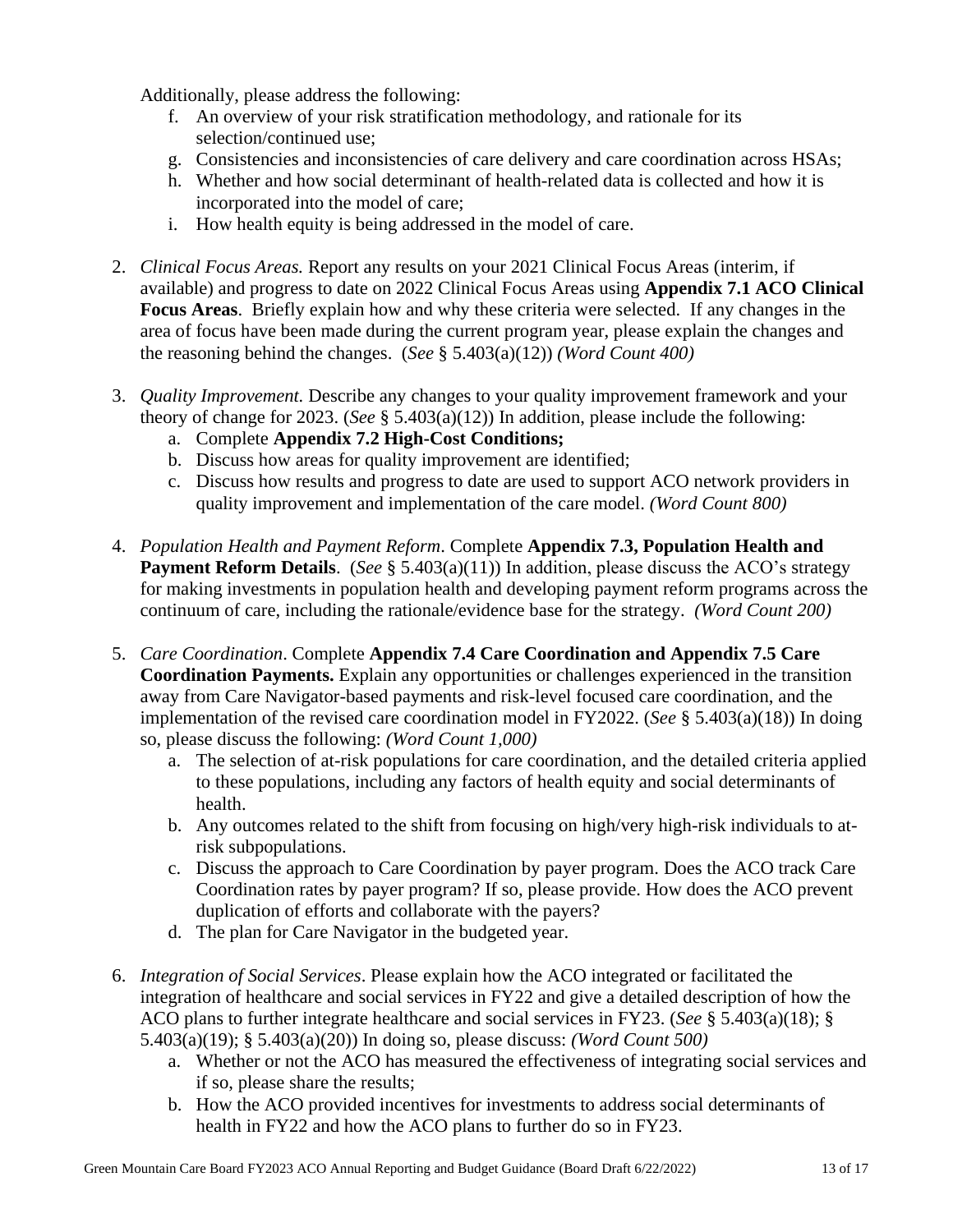#### <span id="page-13-0"></span>**Section 8: Evaluation and Performance Benchmarking**

- 1. Discuss the ACO's approach to evaluating provider satisfaction with ACO participation, including results of any provider satisfaction surveys, and actions the ACO is taking to address areas of provider feedback. *(Word Count: 500)*
- 2. Discuss the ACO's approach to evaluating its risk and financial accountability model. Explain how the ACO's risk management arrangements support the ACO accountability strategy and evidence that the local accountability strategy is working. *(Word Count: 300)*
- 3. Discuss the ACO's approach to evaluating its Population Health Management programs. Narrative must include, but is not limited to: *(Word Count: 800)*
	- a. Evaluation of Clinical Focus Areas and their outcomes.
	- b. The results of any evaluations done on the revised care coordination model to date and plans for further evaluation (include how TCOC, ED utilization, and inpatient admission rates have changed as a result of the revised care coordination model and whether or not these results are meeting expectations). Discuss how the ACO is incorporating provider and patient input on the new care coordination model. Please share any relevant lessons learned.
- 4. Discuss the ACO's approach to evaluation of its Quality Improvement Program and provide a couple of examples of how it has improved quality. *(Word Count: 300)*
- 5. Discuss progress on developing Key Performance Indicators to measure ACO-wide progress and performance. *(Word count: 300)*
- 6. Provide the current status of the implementation or use of a benchmarking system or datasets as a tool for assessing ACO performance. Provide available comparisons against regional or national benchmarks of peer ACOs that can be used by GMCB to establish a baseline for data-driven targets and monitoring. *(Word Count: 300)*
	- a. NOTE: Any performance targets for FY23 or future years will be determined by GMCB, taking into consideration the implementation status of the benchmarking system, and may include, e.g:
		- i. Performance targets (e.g., at or above  $50<sup>th</sup>$  percentile)
		- ii. Enforcement (e.g., range for requiring a Performance Improvement Plan (PIP)
		- iii. Performance Improvement Plan requirements (e.g., PIPs should include best practices used by  $ACOs$  in  $90<sup>th</sup>$  percentile)

#### <span id="page-13-1"></span>**Section 9: Other Vermont All-Payer ACO Model Questions**

- 1. How are you ensuring that your portfolio of payer programs are aligned to support the goals (scale, cost, quality) of the Vermont All-Payer ACO Model? *(Word Count: 500)*
- 2. What other actions can healthcare stakeholders be taking to support the ACO in achieving the goals of the Vermont All-Payer ACO Model? *(Word Count: 250)*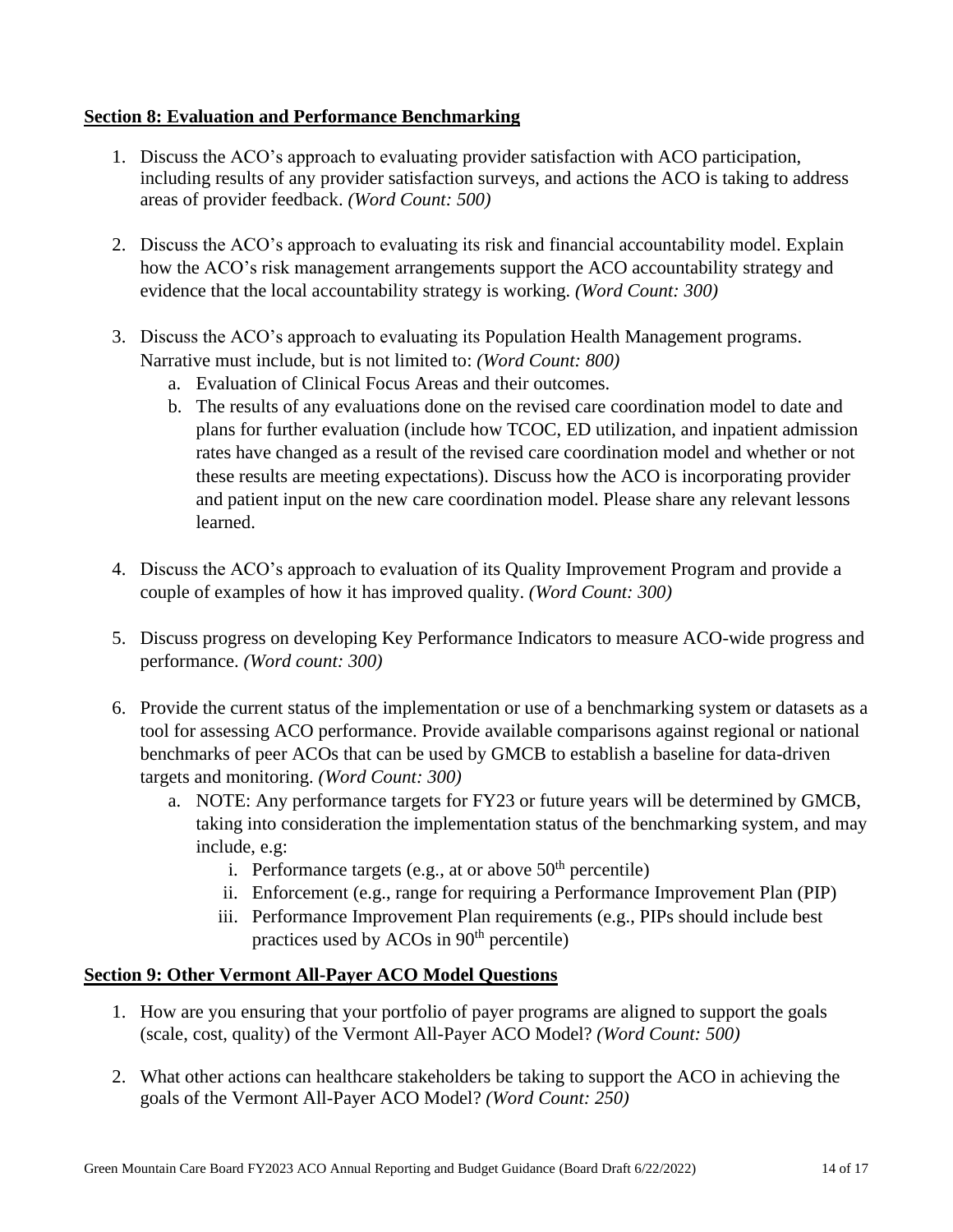3. *All Payer Model Quality and Population Health Goals*. Please complete **Appendix 9.1, ACO Activities related to the Vermont All-Payer Model ACO Agreement Population Health and Quality Goals** to describe results to date and explain your strategies for assisting the state to achieve its quality and population health goals as specified in the APM. In doing so, please also discuss the expected impact of COVID-19 on 2022 performance, sharing any early indicators or relevant insights. *(Word Count: 500)*

### <span id="page-14-0"></span>**PART II. ACO BUDGET TARGETS**

### <span id="page-14-1"></span>**All-Payer Model Agreement Growth and ACO Financial Targets**

In deciding whether to approve or modify an ACO's proposed budget, the Board will take into consideration the requirements of the Vermont All-Payer Accountable Care Organization Model Agreement (the Agreement), including the All-Payer Total Cost of Care per Beneficiary Growth Target, the Medicare Total Cost of Care per Beneficiary Growth Target, the ACO Scale Targets, and the Statewide Health Outcomes and Quality of Care Targets. GMCB Rule 5.000, § 5.405(b),(c).

The All-Payer Total Cost of Care (TCOC) per Beneficiary Growth target is a compounding annual growth rate comparing the per person costs in 2017 to those in 2022. Each year, the State is assessed to determine how its observed growth compares to the Agreement's targeted range (3.5% to 4.3%). Vermont residents are included in the All-Payer calculation whether or not they are attributed to an ACO Initiative.

The Medicare TCOC per Beneficiary Growth target measures compounding annual growth for a subset of the Vermont residents included in the All-Payer TCOC calculation. However, instead of a target that is fixed in the Agreement, targets are based on projected growth for Medicare beneficiaries nationally (see Table 1 for the projections and targets to date). For the remainder of the Agreement, all Vermont Medicare beneficiaries are included in the calculation whether or not they are attributed to an ACO Initiative.

|                                   | Tuble 1: Medical extra fundaçõe emiteu brates 1 el "eupliu 1 ee 1 of 5et flee 1 offettons"<br><b>ESRD</b><br><b>Aged and Disabled</b> |        |                          | <b>Blended</b><br>$(0.36\%$ ESRD) |                          |        |
|-----------------------------------|---------------------------------------------------------------------------------------------------------------------------------------|--------|--------------------------|-----------------------------------|--------------------------|--------|
| 2017 to 2018                      | Floor                                                                                                                                 | 3.70%  | Floor                    | 3.70%                             | Floor                    | 3.70%  |
| 2018 to 2019                      | \$891.07<br>\$856.41                                                                                                                  | 4.05%  | \$7,833.28<br>\$7,586.28 | 3.26%                             | \$916.06<br>\$880.64     | 4.02%  |
| 2019 to 2020                      | \$940.81<br>\$903.21                                                                                                                  | 4.16%  | \$7,795.38<br>\$7,563.53 | 3.07%                             | \$965.49<br>\$927.19     | 4.13%  |
| 2020 to 2021                      | \$975.06<br>\$932.34                                                                                                                  | 4.58%  | \$8,110.21<br>\$7,910.87 | 2.52%                             | \$1,000.75<br>\$957.46   | 4.52%  |
| 2021 to 2022                      | \$1,028.38<br>\$929.69                                                                                                                | 10.62% | \$8,515.64<br>\$7,897.64 | 7.83%                             | \$1,055.33<br>\$946.80   | 11.46% |
| 2022 to 2023                      | \$1,078.63<br>\$1,023.31                                                                                                              | 5.41%  | \$9,332.69<br>\$8,926.41 | 4.55%                             | \$1,108.34<br>\$1,051.76 | 5.38%  |
| Compounding Projection to Date    |                                                                                                                                       | 5.39%  |                          | 4.14%                             |                          | 5.36%  |
| <b>Compounding Target to Date</b> |                                                                                                                                       | 5.19%  |                          | 3.94%                             |                          | 5.16%  |

|  |  |  |  |  | Table 1: Medicare Advantage United States Per Capita Fee-For-Service Projections |
|--|--|--|--|--|----------------------------------------------------------------------------------|
|  |  |  |  |  |                                                                                  |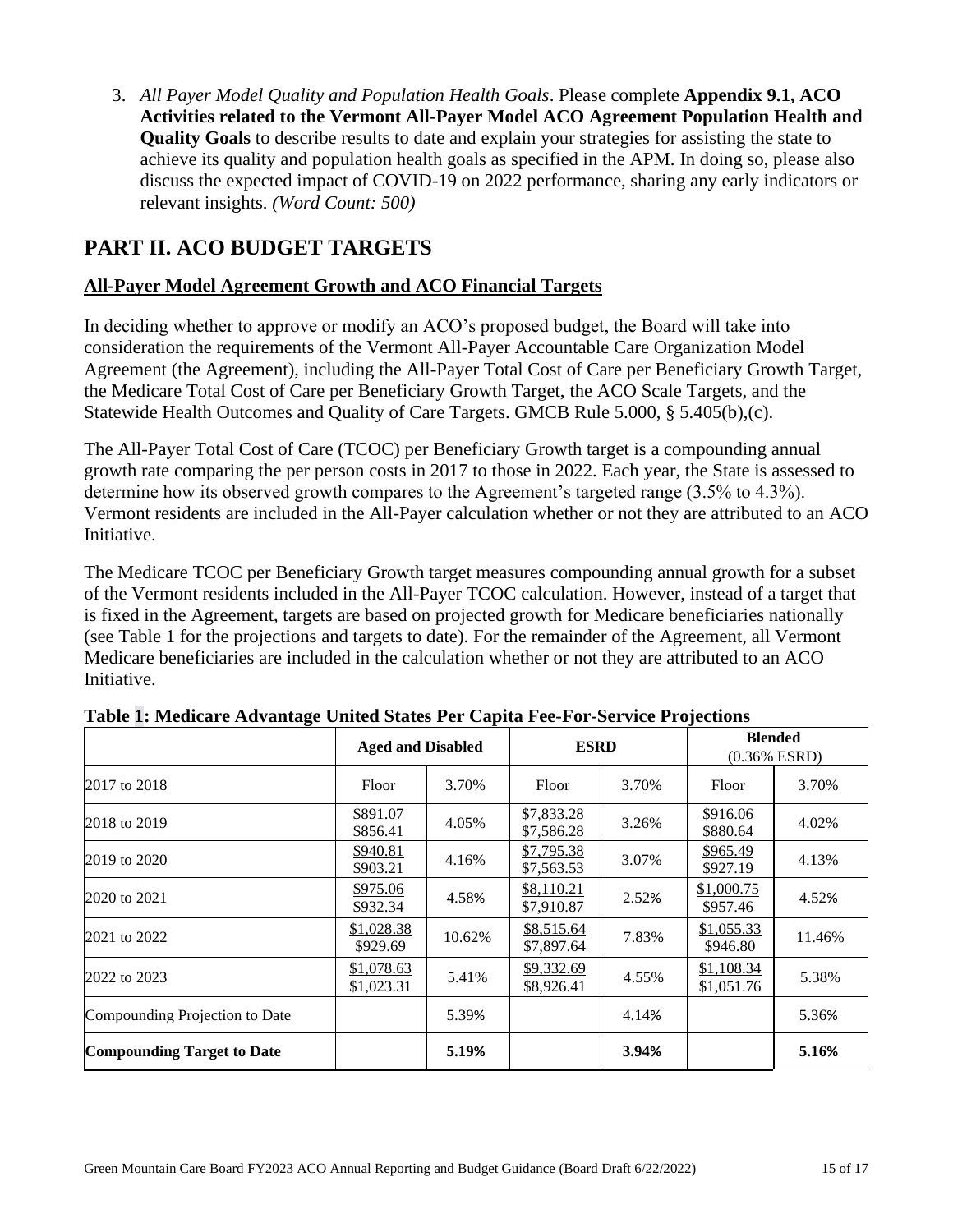*Calculation:*

```
Blended Compounding Projection = (1.037*1.0402*1.0413*1.0452*1.1146*1.0538) ^ (1/6) -1 = 5.36%
Blended Target to date = 5.36\% - 0.2\% = 5.16\%Source:
https://www.cms.gov/files/document/2023-announcement.pdf
```
#### <span id="page-15-0"></span>**Other Targets/Benchmarks**

The Board may add other targets or benchmarks to guide the development or implementation of the ACOs Budget. Such benchmarks set in the past have included an administrative expense ratio and a population health investment ratio, among others. Please see prior year Budget Orders for examples.

*Proposed budget targets for FY23:*

- 1. Fund the VBIF or other pre-funded clinical quality incentive programs at a minimum of the FY22 revised budget amount.
- 2. The FY23 commercial benchmark trend rates must be consistent with the ACO-attributed population and the GMCB approved rate filings.
- 3. The ACO shall [endeavor to] meet or exceed the target proposed by the ACO and approved or modified by GMCB staff in accordance with OneCare Vermont's FY22 Budget Order, Condition #3.a, for the portion of FY23 commercial payer contract revenue in the form Fixed Prospective Payment.

### <span id="page-15-1"></span>**PART III. REVISED BUDGET**

Revised Budget Deliverables due Spring 2023, or TBD upon execution of payer contracts (date set at the discretion of the Board):

- a. Final attribution by payer;
- b. Copies of all payer contracts;
- c. Final descriptions of population health initiatives and sources of funds;
- d. Expected hospital dues by hospital;
- e. Expected hospital risk by hospital and by payer;
- f. Any changes to the overall risk model;
- g. Details of expansion of fixed prospective payments (FPP) across payer programs, payment calculation methodologies, and adoption rates by providers;
- h. A copy of Form 990 as filed with the IRS.
- i. Any requests for amendments to the budget order; and
- j. Any other information the board deems relevant to ensuring compliance with the budget order.

### <span id="page-15-2"></span>**PART IV. MONITORING**

GMCB staff published the FY22 OneCare Vermont ACO Reporting Manual ("Reporting Manual") as described in the FY22 budget order, condition #3. The Reporting Manual outlines standard reporting and other deliverables to be provided by the ACO to the GMCB, along with the deadlines for their submission. The objective of the Reporting Manual is to collect reports throughout the current year to enable the GMCB to monitor performance against the budget. The Reporting Manual FY 2022 Original Version (v.22.2.0) includes (but is not limited to):